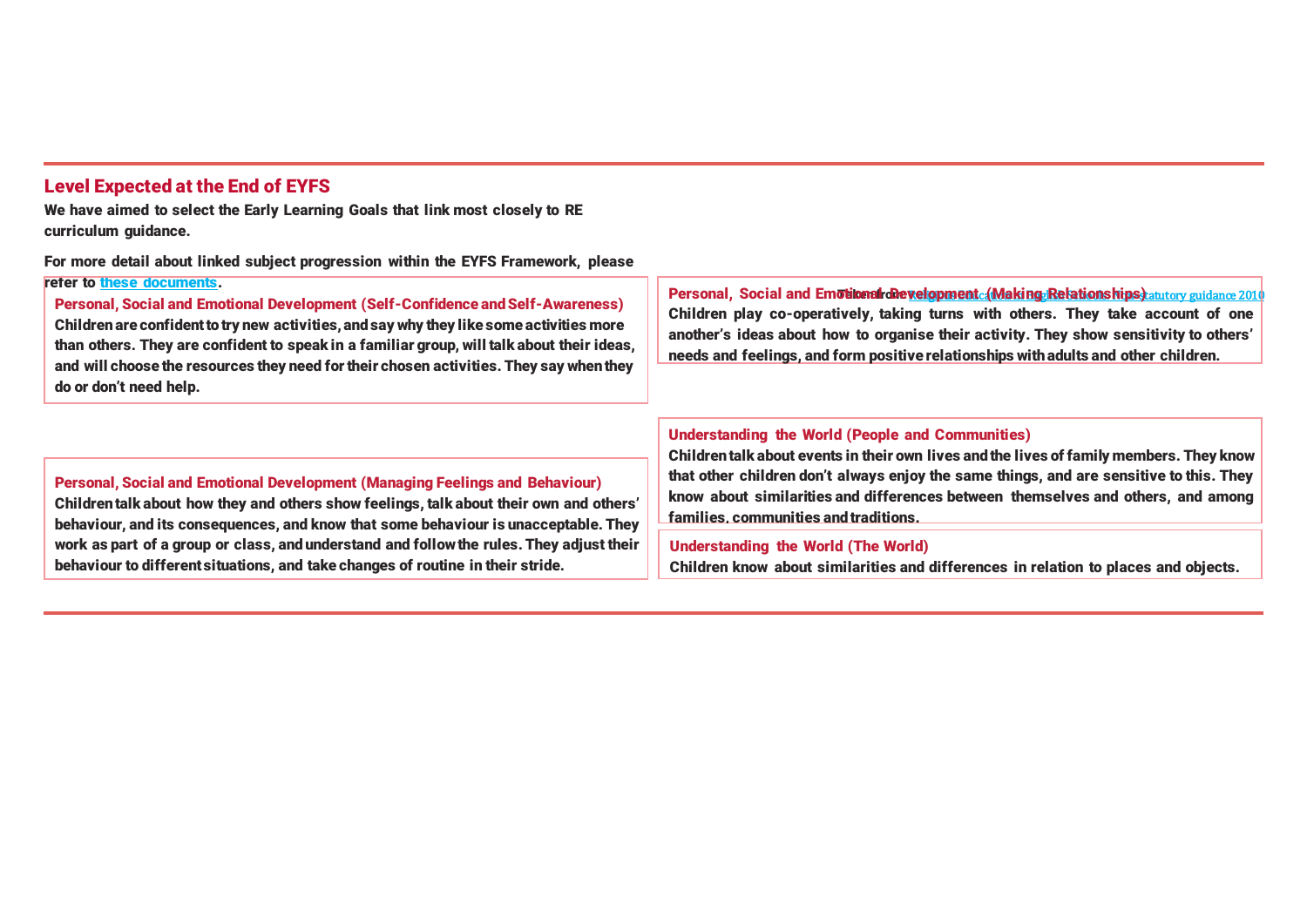# **Areas to Cover in the Non-Statutory Guidance**

Each Local Authority will have an agreed syllabus so it is important that RE subject leaders are aware of the agreed syllabus to allow for the correct coverage in their school. **These three areas shouldunderpin the breadth of coverage of RE inschools:**

- **SMSC**
- **Personal Growth and Development**
- **Community Cohesion**

| <b>Beliefs and teachings (from various religions)</b><br>Understanding the key teachings of various religions.                    | Time to reflect and personal growth<br>Showing an appreciation for how religion plays an important role in people's lives.<br><b>Exploring identity and who we are.</b>                               |
|-----------------------------------------------------------------------------------------------------------------------------------|-------------------------------------------------------------------------------------------------------------------------------------------------------------------------------------------------------|
| Rituals, ceremonies and lifestyles (from various religions)<br>Exploring the day-to-day lives and practices of various religions. | Values (in your own life and others' lives)<br>Showing an appreciation for what people value and how it is an important aspect of<br>their life. Making sense of right and wrong and choices we make. |

## **How beliefs are expressed**

**Understanding how books, scriptures, symbols, art and readings convey beliefs.**

**RE coverage should aim to:**

- **provoke challenging questions;**
- **encourage pupils to explore their own beliefs;**
- **enable pupils tobuildtheir sense of identity and belonging;**
- **teach pupils to develop respect for others;**
- **prompt pupils to consider their responsibilities.**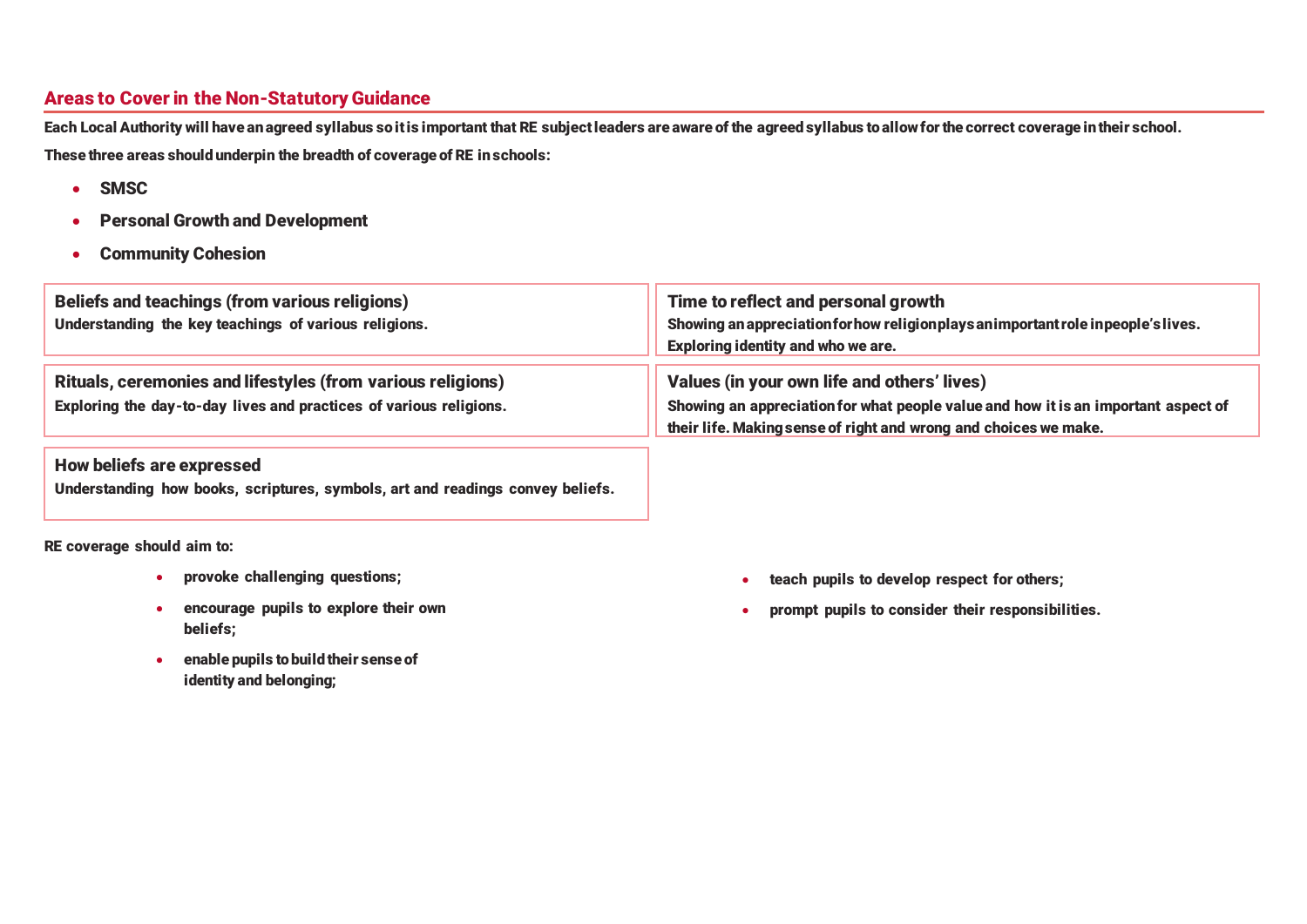### **Intent**

**At St George's we will:-**

**Enable each child to develop a deeper understanding of the Catholic faith, promote respect for religious and moral values and tolerance of other races and religions. Foster the growth of each child's potential through the development of respect for self and others.**

**Promote the individual talents and abilities of pupils to ensure that each child fulfils his or her full potential.**

**Promote an understanding and care of the environment in which each child finds him or herself.**

**Promote a close and co-operative relationship between home, parish and school.**

In the school community we live by the motto:- We learn, we love, we look after our world. We strive to be the best that we can be following in the footsteps of Jesus.

**• Our principal aim is that children leave St George's School with a wide range of happy and rich memories in RE formed through interesting and exciting experiences driven through an engaging and comprehensive curriculum which is the basis of knowledge and understanding of the Catholic faith, enabling them to develop a living and personal faith in Jesus Christ and allowing them to know and love God.**

- **• RE is the foundation of the entire education process and permeates all areas of the curriculum and school life.**
- **• Children will meet the Diocesan Standards for Primary Religious Education, which will be taught by highly qualified staff who will engage children's intellect, heart and imagination, inspiring enthusiasm and interest in RE.**
- **• Children will develop an awareness of God's presence in their lives and the lives of others, developing the spiritual life of each child through prayer and reflection.**
- **• Children will develop a well-formed conscience allowing them to make sound moral judgements in the light of personal commitment to God.**
- **• Parents, family members, friends of whatever faith and parishioners will attend Masses and religious celebrations within the school and pupils will participate in parish activities outside of school time, promoting good links with the Parish of St George's.**
- **• Children, and their parents, will develop the knowledge, understanding and appreciation of the Sacraments.**
- **• RE will play a central role in the school's work on spiritual, moral, vocational, social and cultural education.**
- **• Children will be prepared for life in a multi faith society by fostering respect for and understanding of rich cultural diver sity.**
- **• A programme of family life education, which conforms to the teaching of the Catholic Church and follows Diocesan guidelines, will be provided.**
- **• RE is a core subject of the curriculum and all children will account for 10% of our teaching curriculum time.**

**• Opportunities will exist for children of all ages to experience learning beyond the classroom. This will allow them to enrich their knowledge by, for example, visiting different places of worship, local parish church.**

**• Children will develop a deep understanding of the RE unit they are studying. They will increasingly use their prior knowledge to develop into religiously literate young people.**

- **• In RE, children will develop the skills to make links and connections, engage and respond, analyse and evaluate using sources of evidence.**
- **• Skills in other subjects will be applied in RE and children will be encouraged to investigate the faith with enthusiasm and rigour.**
- **• Children will develop a real understanding and appreciation of the world learning from a range of sources and experiences.**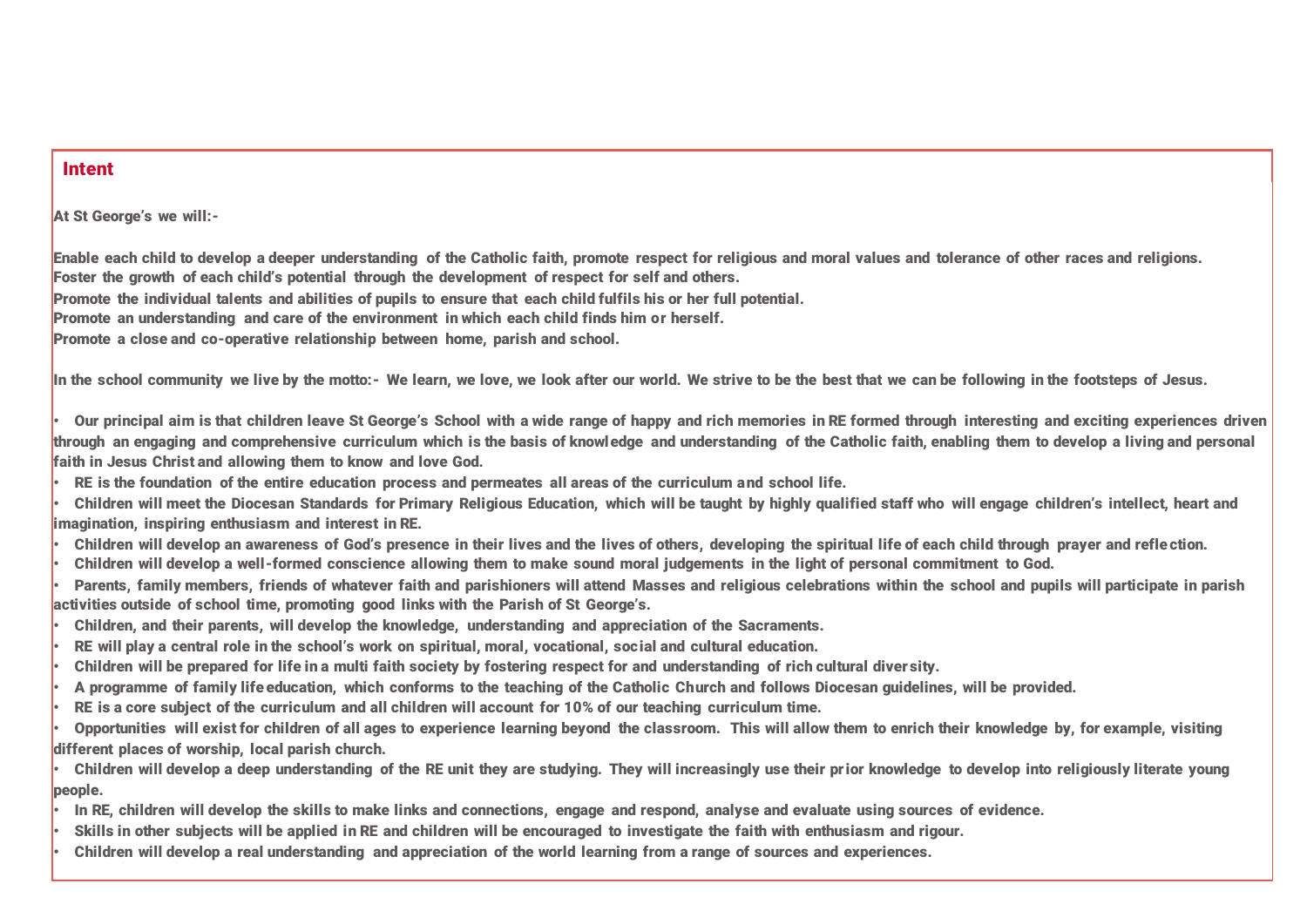#### **Implementation – How do we translate our vision into practice?**

**• The curriculum hours in RE are non-negotiable and will be followed by all staff in the school. Fixed timetables will be set before the academic year and monitored by the Senior Leadership Team of the school.**

**• The Subject Leader for RE will meet the Senior Leadership Team on a monthly basis to evaluate provision in order to ensure that teaching and learning in RE is outstanding. Where necessary, staff will receive coaching and training in RE.**

**• Carefully designed schemes of learning in RE ensure consistency and progress of all learners. We follow the agreed syllabus from the Birmingham Archdiocese 'Learning and Growing as the Children of God'.**

**• Each year group will study a number of units over the year. The units are developmental, building on previous knowledge and experience and taking into account of the children's age and understanding.**

- **• The topics covered by each year group are as detailed on the curriculum overview.**
- **• The RE curriculum will include guest speakers who are specialists in their area and guest speakers from Catholic charities wi ll also visit schools such as CAFOD, Father Hudson's to encourage participation in fundraising events .**
- **• RE is taught individually but plays a central role in all areas of school life.**
- **• Success criteria in every RE lesson are set in order to guide children to achieve their potential. This ensures work is demanding and matches the aims of the curriculum.**
- **• High quality teaching responds to the needs of children. Spiral learning is a key focus of all formative and summative assessment with teachers actively marking work in lessons in order to identify misconceptions early.**
- **• Children will be highly engaged in RE lessons through the use of a variety of sources such as religious stories, scripture, religious artwork, songs, music, dance and religious signs and symbols.**
- **• The life and work of key figures in the History of the people of God will be studied for example, lives of the saints.**
- **• Approaches will include whole class teaching, group activities and individual work. Children will have opportunities to work individually as well as cooperatively and collaboratively, developing their own knowledge and expertise as well as sharing experiences with others.**
- **• High quality input from experts and educational resources complement the delivery of specialist learning admirably. The idea of vocation will be developed in all year groups.**
- **• Pupils will participate in Mass, feast days, Holy days collective worship which will involve religious actions and worship including the celebration of the sacraments.**
- **• The use of visits and visitors in school will enhance the RE curriculum.**